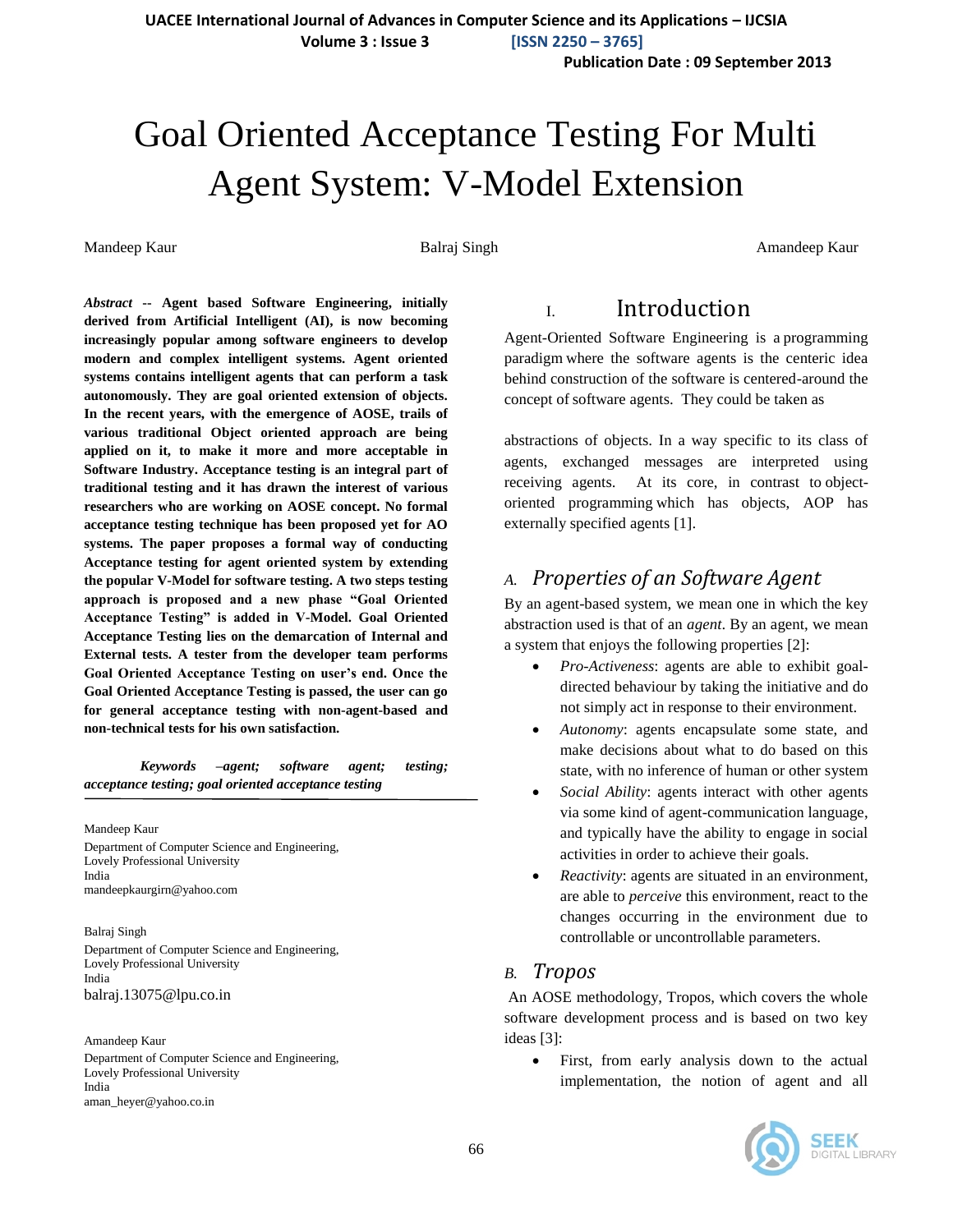#### **Publication Date : 09 September 2013**

related mentalistic notions that are used in all phases of software development.

 Second, the kind of interactions that should occur between software and human agents, Tropos covers also the very early phases of requirements analysis, thus allowing for a deeper understanding of the environment where the software is operational.

Tropos methodology spans five phases:

- *Early requirements*, concerned with the problem understanding by studying an organizational setting where the intended system will operate
- *Late requirements*, where the intended system is described with relevant functions (hard goals) and qualities (soft goals) and within its operational environment. The intended system is introduced as a new actor.
- *Architectural design*, where the system's total architecture is defined in terms of interconnected through data, control, subsystems and other dependencies. More system actors are introduced.
- *Detailed design*, defines the behaviour of each architectural component in more detail including specification of communication and coordination protocols. Agents' beliefs, capabilities, and goals are specified in detail using existing modelling languages like UML or AUML, along with the interaction between them should occur between software and human agents.
- *Implementation*, during this phase, the Tropos specification, produced during detailed design, is transformed into a skeleton for the implementation. This is done through a mapping from the Tropos constructs to those of a target agent programming platform, such as JADE.

### *C. Test type*

There are four types of testing: Agent testing, Integration testing, System testing and Acceptance testing. The objectives and scope of each type is described as follows:

- *Agent testing*: The smallest unit of testing in agent-oriented programming is an agent. Testing a single agent consists of testing its inner functionality and agent's capabilities to fulfil its goals and to sense and effect the environment.
- *Integration testing*: An agent has been unittested; we have to test its integration with

existing agents. Integration testing make sure that a group of agents and environmental resources work correctly together which involves checking an agent works properly with the agents that have been integrated before it and with the "future" agents that are in the course of Agent testing or that are not ready to be integrated.

- *System testing*: Agents may operate correctly when they run alone but incorrectly when they are put together. System testing involves making sure all agents in the system work together as intended. Specifically, one must test the interactions among agents (protocol, incompatible content or convention, etc.) and other concerns like security, deadlock.
- *Acceptance testing*: Test the MAS in the customer execution environment and verify that it meets the stakeholder goals, with the participation of stakeholders.

# *D. Goal type*

Different perspectives give different goal classifications. For instance, classify agent goals in agent programming into three categories, namely perform, achieve, and maintain, according to the agent's attitude toward them.

Goals are classified into the following types according to the different phases of the process:

- *Stakeholder goals*: Represent stakeholder objectives and requirements towards the intended system. This type of goal is mainly identified at the early requirements phase of Tropos.
- *System goals*: Represent system-level objectives or qualities that the intended system has to reach or provide. This type of goal is mainly specified at the late requirements phase of Tropos.
- *Collaborative goals*: Require the agents to cooperate or share tasks, or goals that are related to emergent properties resulting from interactions. This type of goal can be called also as group goal, and they often appear at the architectural design phase of Tropos.
- *Agent goals*: Belong to or are assigned to particular agents. This type of goal appears when designing agents.

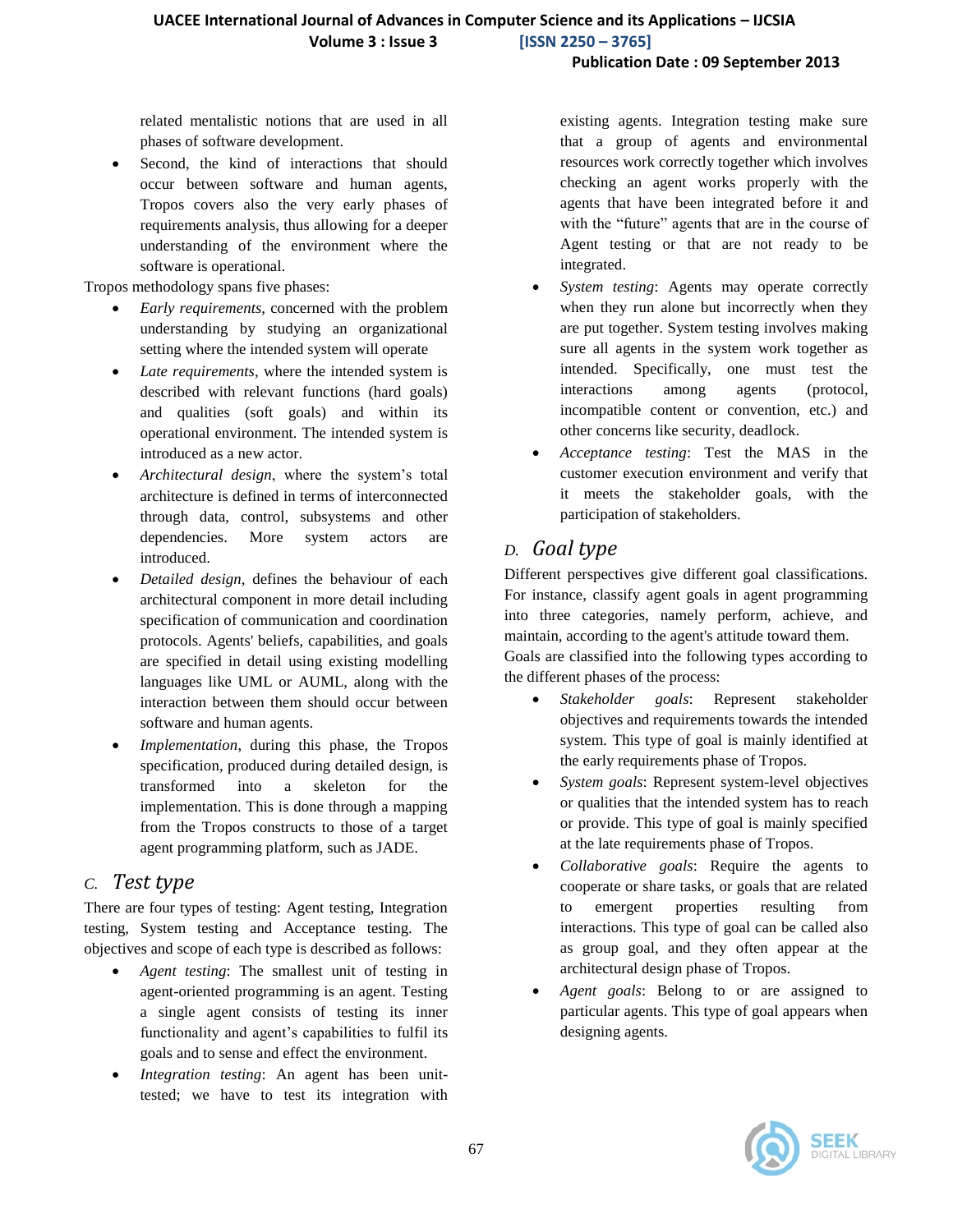### *E. Goal-oriented testing*

Tropos integrates testing by proposing the lower branch of the V and a systematic way to derive test cases from Tropos modelling results. The left branch of the V represents the specification stream, and the right branch of the V represents the testing stream where the systems are being tested (against the specifications defined on the left-branch). The V-Model is a representation of the system development process, which extends the traditional waterfall model. Tropos guides the software engineers in building a conceptual model, which is incrementally refined and extended, from an early requirements model to system design artefacts and then to code, according to the upper branch of the V. One of the advantages of the V-model is that it describes not only construction stream but also testing stream (unit test, integration test, acceptance test) and the mutual relationships between them.



*Fig 1: V-Model of Goal-Oriented Testing*

Two levels of testing are distinguished in the model. At the first level of the model (external test executed after release), stakeholders (in collaboration with the analysts), during requirement acquisition time produce the specification of acceptance test suites. These test suites are one of the premises to judge whether the system fulfils stakeholders' goals. At the second level (internal test executed before release), developers refer to: goals that are assigned to the intended system, high-level architecture, detailed design of interactions and capabilities of single agents, and implement these agents. From the systematic literature review, it has been noted that there had been very less attention given to formal Acceptance Testing of Agent Oriented System. Most of the things have been done for Agent Testing, Integration

Testing and Unit Testing. So, the problem that study deals is Acceptance Testing of Agent Oriented System, which is still and area of concern. Confidence building of users and developers in autonomous agents is the primary goal of testing MAS.

# II. Proposed System

As we have seen in the above figures and graphs, that an AO system can work well on developers end but may fail on user's end, due to agent's autonomous specifications. User is complete layman on the technical issues of agent and its working. So, it proposed that Acceptance testing should be on two levels:

- Once the system is installed on uses side, a member/tester from development team must visit the site and conduct an in-depth technical acceptance testing to ensure that all agents are working correctly on the user side also, according to the specifications. These should be those technical aspects that user may ignore or may not know. This is what is referred as Goal Oriented Acceptance Testing.
- Once the Goal Oriented Acceptance testing is passed and it is made sure that all agents are working correctly in user scenario also, then second level of acceptance testing must be conducted by user. This would be general acceptance testing as conducted in all other paradigms to for the user satisfaction. This level of acceptance testing will not include details about agents and their automations. User will just check the AO system is meeting his general requirements.

To make this "two level acceptance testing" successful, V-Model of testing have been extended and an addition step of "Goal Oriented Acceptance Testing" have been added.

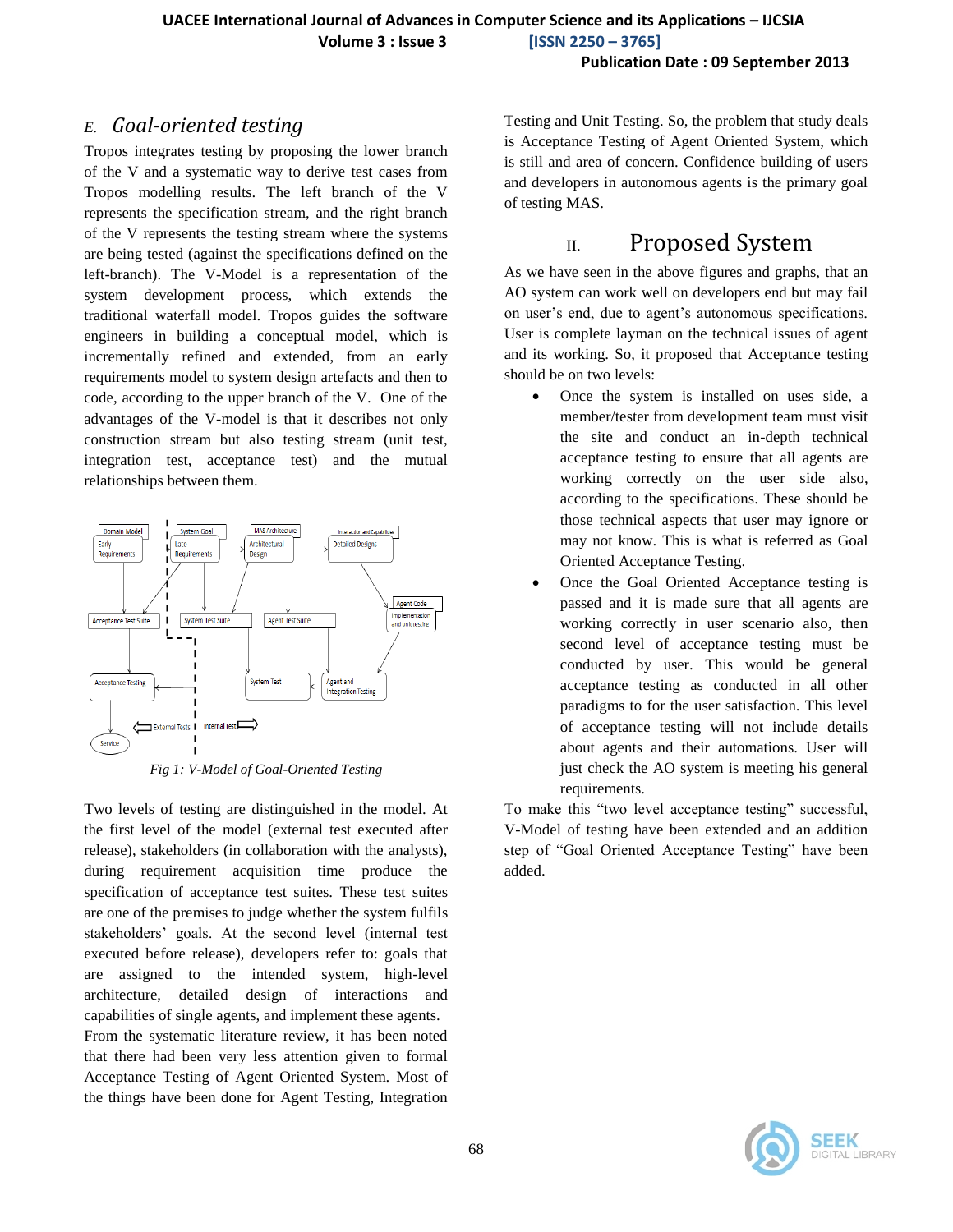

*Fig 2: Extension for V-Model for Goal Oriented Acceptance Testing*

In the extension for V-Model, an additions phase called "Goal Oriented Acceptance Testing" has been placed on the demarcation of Internal and External Tests. This is because Goal Oriented Acceptance Testing is done by a tester who is a part of internal development team, but it is done at user's end which is an external place for him.

For Goal Oriented Acceptance Testing, the tester must follow Fig 3.



*Fig 3: Flowchart for Goal Oriented Acceptance Testing*

The V-Model is a representation of the system development process, which extends the traditional waterfall model. Tropos guides the software engineers in building a conceptual model, which is incrementally refined and extended, from an early requirements model to system design artefacts and then to code, according to the upper branch of the V. With an added phase of Goal Oriented Acceptance Testing, AO systems will perform better on user's side and both developers and users will gain confidence on AOSE.

# III. Implementation

A Jadex based game called Hunter Prey was downloaded for testing. This game is freely available with its source codes on Jadex website [4]. The game Hunter Prey was executed in Eclipse IDE [5]. The game had some specifications:

- The hunter prey scenario consists of two kinds of creatures living in a grid world.
- The basic task of hunters is to chase, while preys move around looking for food.
- Both kinds of creatures have to act autonomously in the environment on basis of their current local view, experiences made in the past and communications with others. Besides hunter and preys the environment accommodates other passive world objects.
- On the one hand there are trees on many squares that prohibit creatures running on such fields and on the other hand little plants grow at random squares at the map.
- These plants can be eaten by the preys if they are on the same field.
- The scenario is round-based with a fixed time slot for each round. This means that all creatures in the world have to issue their next action (moving to some adjacent square or eating something on the current square) with that round time.
- If no action is announced no action will be executed.
- The environment will decide in each round if an action succeeds or fails.

Finally, Zeta Test [6] was used to create and execute test cases on the game.



*Fig 4: Snapshot of Hunter Prey Game*

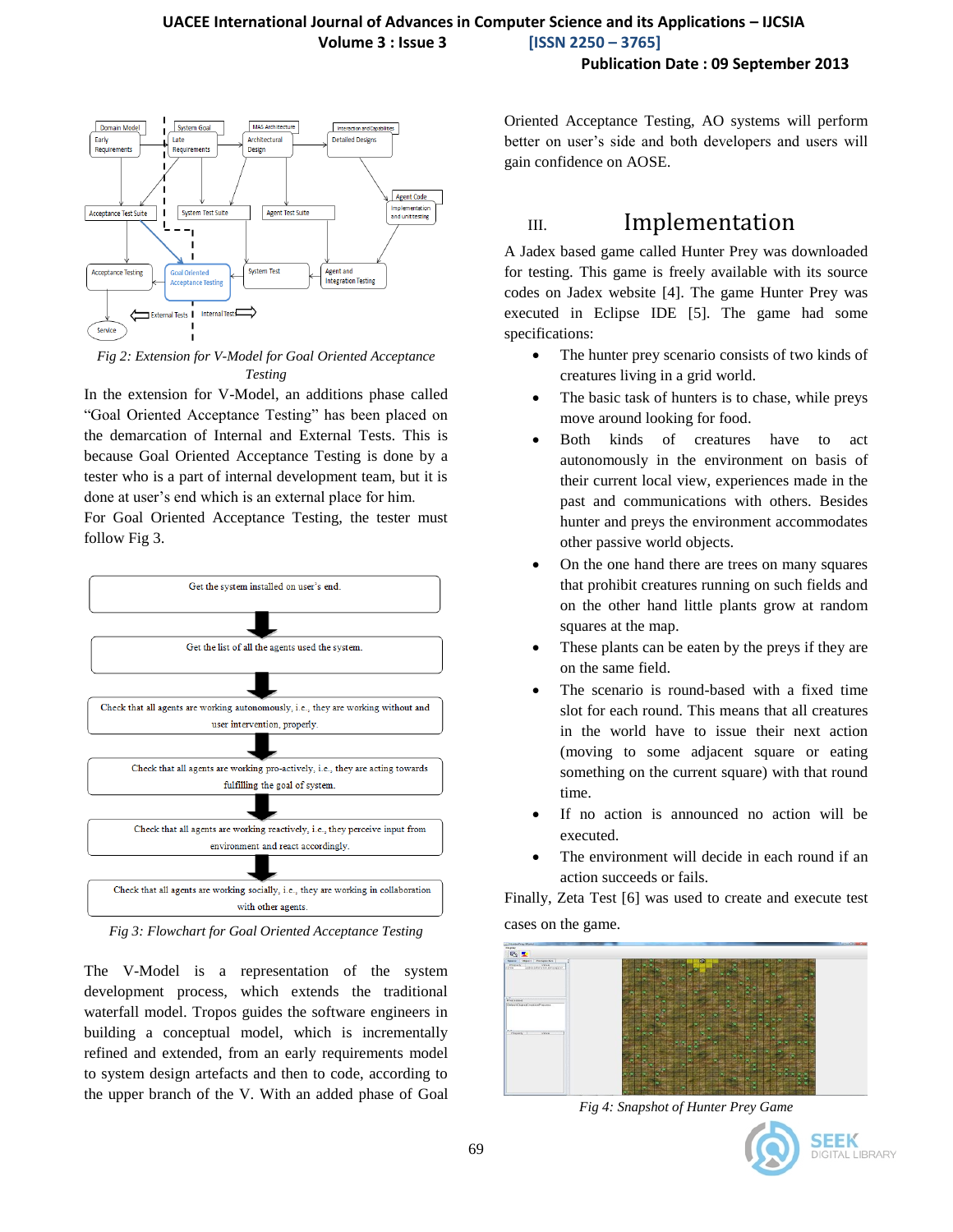#### **UACEE International Journal of Advances in Computer Science and its Applications – IJCSIA Volume 3 : Issue 3 [ISSN 2250 – 3765]**

#### **Publication Date : 09 September 2013**

The game is also available in executable form on the web server of Jadex website [7].

When the game was executed on the user end, it was noted that some the specifications of the game were not met. Not all agents were working properly. But the same game was running perfectly on the web server, meeting all the specifications.

So, it was some compatibility error which was occurring on user's end. So, this required a Goal Oriented Acceptance testing. Some acceptance test case based on Game and agent scenarios were designed.

The test cases were then feed in Zeta Test software and executed.

### *A. Test Case Run for Hunter Prey Game*

The testing procedure was conducted three times. Firstly on the correctly working game on web server and following results were achieved.



*Fig 5: Test result for Goal Oriented Acceptance testing on Hunter Prey Game on Web Server*

All the test cases conducted on the game Hunter Prey on web server were successful. The game worked perfectly on the web server and showed no deviation from the user specification. 100% of them were successful.

Secondly, testing was done for Hunter Prey game on user end and following results were achieved



*Fig 6: Test result for Goal Oriented Acceptance testing on Hunter Prey Game on User End*

Not all test cases were successful for the Hunter Prey game when executed on the user's end. 40% of them were successful, 40% of them failed, and 20% of them were not successful.

Finally a formal retesting is done by user to ensure that all basic concepts are met irrespective to agent automation.



*Fig 7: Test result for General Acceptance testing on Hunter Prey Game by User*

Not all test cases were successful for the Hunter Prey game when executed by user with non-technical aspects. 60% of them were successful, 40% of them failed.

## *B. Collective Analysis of all three testing*

*Table 5: Collective Table for Test Score of each test case for Hunter Prey Game in all three scenarios*

| Sr.            | <b>Test Cases</b> | Acceptan         | Acceptanc                           | <b>Retesti</b>       |
|----------------|-------------------|------------------|-------------------------------------|----------------------|
| N <sub>0</sub> |                   | ce Testing<br>on | <b>Testing</b><br>e<br>User's<br>on | ng by<br><b>User</b> |
|                |                   | <b>Developer</b> | <b>System</b>                       |                      |
|                |                   | 's System        |                                     |                      |
|                | Pray<br>is        |                  |                                     |                      |
|                | displayed on      |                  |                                     |                      |
| $\mathbf{1}$   | screen            | $\overline{2}$   | $\overline{2}$                      | $\overline{2}$       |
|                | Pray moves        |                  |                                     |                      |
|                | autonomously      |                  |                                     |                      |
|                | around<br>the     |                  |                                     |                      |
| $\overline{2}$ | grid              | 2                | $\overline{2}$                      | $\overline{2}$       |
|                | Pray doesn't      |                  |                                     |                      |
|                | collide<br>with   |                  |                                     |                      |
| 3              | trees on grid     | $\overline{2}$   | 2                                   | N/A                  |
|                | Pray<br>eats      |                  |                                     |                      |
| $\overline{4}$ | grass             | 2                | $\mathbf{1}$                        | N/A                  |
|                | is<br>Grass       |                  |                                     |                      |
|                | displayed<br>on   |                  |                                     |                      |
|                | screen            |                  |                                     |                      |
|                | autonomously      |                  |                                     |                      |
| 5              | and randomly      | $\overline{2}$   | $\overline{2}$                      | $\overline{2}$       |
|                | Grass             |                  |                                     |                      |
|                | disappear         |                  |                                     |                      |
| 6              | when eaten        | 2                | 1                                   | N/A                  |
| $\overline{7}$ | Grass             | $\overline{2}$   | $\mathbf{1}$                        | N/A                  |

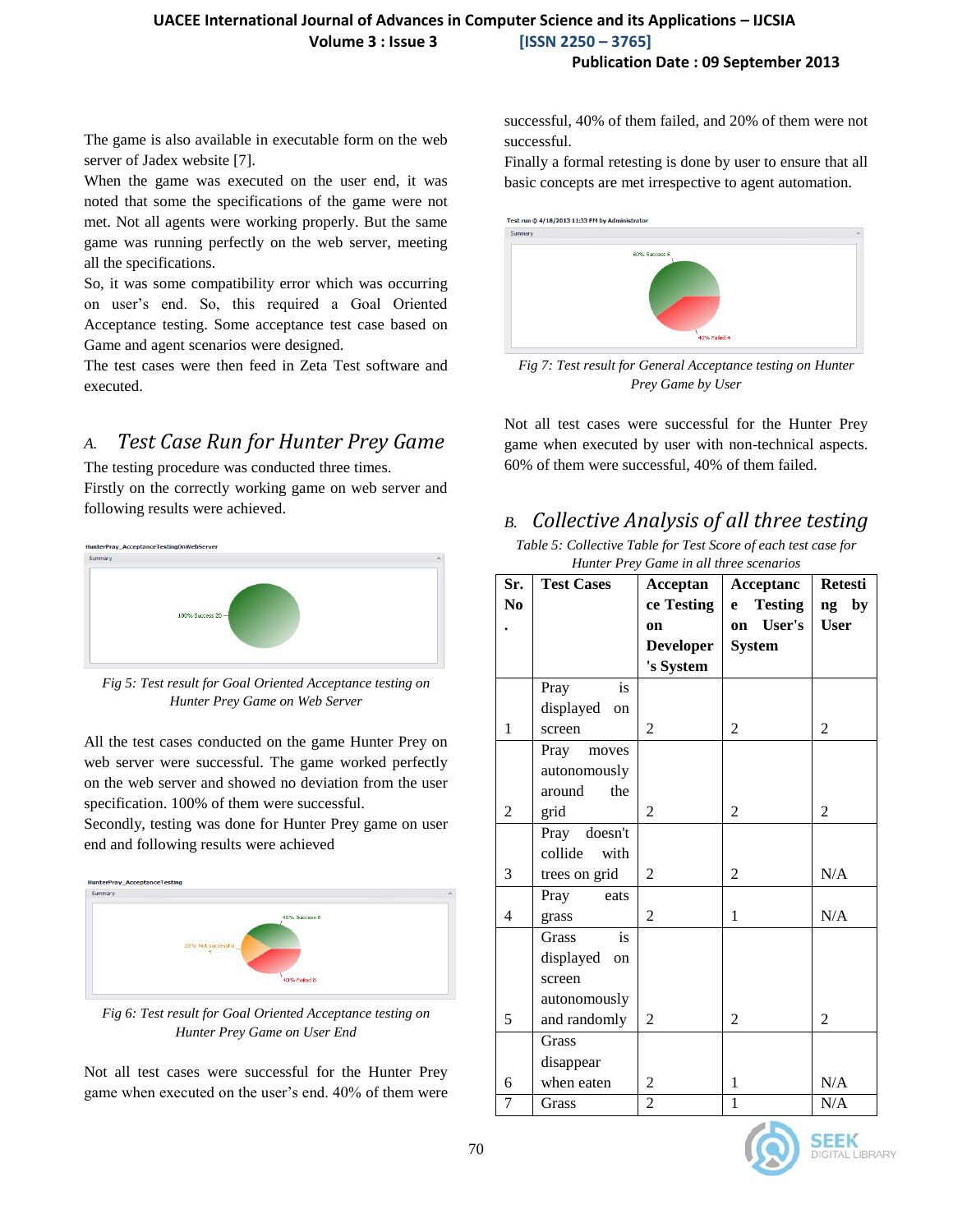|    | reappears       |                |                  |                  |
|----|-----------------|----------------|------------------|------------------|
|    | after random    |                |                  |                  |
|    | time            |                |                  |                  |
|    | Hunter<br>is    |                |                  |                  |
|    | displayed<br>on |                |                  |                  |
| 8  | screen          | 2              | $\theta$         | $\mathbf{0}$     |
|    | Hunter moves    |                |                  |                  |
|    | around<br>the   |                |                  |                  |
|    | grid            |                |                  |                  |
| 9  | autonomously    | $\overline{c}$ | $\boldsymbol{0}$ | $\boldsymbol{0}$ |
|    | Hunter          |                |                  |                  |
|    | doesn't         |                |                  |                  |
|    | collide<br>with |                |                  |                  |
| 10 | trees on grid   | $\overline{2}$ | 0                | N/A              |
|    | Hunter<br>eats  |                |                  |                  |
| 11 | pray            | $\sqrt{2}$     | $\boldsymbol{0}$ | N/A              |
|    | Multiple        |                |                  |                  |
|    | Prays<br>are    |                |                  |                  |
|    | displayed<br>on |                |                  |                  |
| 12 | screen          | 2              | $\overline{2}$   | $\overline{2}$   |
|    | Multiple        |                |                  |                  |
|    | Prays moves     |                |                  |                  |
|    | autonomously    |                |                  |                  |
|    | around<br>the   |                |                  |                  |
| 13 | grid            | 2              | 2                | 2                |
|    | Multiple        |                |                  |                  |
|    | Prays           |                |                  |                  |
|    | doesn't         |                |                  |                  |
|    | collide with    |                |                  |                  |
|    | trees<br>on     |                |                  |                  |
|    |                 |                |                  |                  |
| 14 | grid            | $\overline{2}$ | $\overline{c}$   | N/A              |
|    | Multiple        |                |                  |                  |
|    | prays<br>eats   |                |                  |                  |
| 15 | grass           | $\overline{c}$ | $\mathbf{1}$     | N/A              |
|    | Multiple        |                |                  |                  |
|    | Hunters are     |                |                  |                  |
|    | displayed       |                |                  |                  |
|    |                 |                |                  |                  |
| 16 | on screen       | 2              | $\boldsymbol{0}$ | $\boldsymbol{0}$ |
|    | Multiple        |                |                  |                  |
|    | Hunters         |                |                  |                  |
|    | moves           |                |                  |                  |
|    | around<br>the   |                |                  |                  |
|    | grid            |                |                  |                  |
|    |                 |                |                  |                  |
|    | autonomous      |                |                  |                  |
| 17 | ly              | $\overline{2}$ | $\boldsymbol{0}$ | 0                |

| <b>Publication Date: 09 September 2013</b> |  |  |  |  |
|--------------------------------------------|--|--|--|--|
|--------------------------------------------|--|--|--|--|

|    | Multiple       |    |                |     |
|----|----------------|----|----------------|-----|
|    | <b>Hunters</b> |    |                |     |
|    | doesn't        |    |                |     |
|    | collide with   |    |                |     |
|    | trees<br>on    |    |                |     |
| 18 | grid           | 2  | $\overline{0}$ | N/A |
|    | Multiple       |    |                |     |
|    | <b>Hunters</b> |    |                |     |
| 19 | eats pray      | 2  | $\overline{0}$ | N/A |
|    | An<br>empty    |    |                |     |
|    | grid<br>is     |    |                |     |
|    | displayed      |    |                |     |
|    | with<br>trees  |    |                |     |
| 20 | only           | 2  | $\overline{2}$ | 2   |
|    | <b>Total</b>   |    |                |     |
|    | <b>Testing</b> |    |                |     |
|    | Score          | 40 | 20             | 12  |

Table Legends for Y-Axis

| Successful            |     | 2        |
|-----------------------|-----|----------|
| <b>Not Successful</b> |     |          |
| Failure               |     | $\Omega$ |
| Tests                 | not | N/A      |
| performed             | by  |          |
| user                  |     |          |



*Fig 8: Collective Graph for Test Score of each test case for Hunter Prey Game in all three scenarios*

Collectively, it has been noted that,

All the test cases conducted on the game Hunter Prey on web server were successful. The game worked perfectly